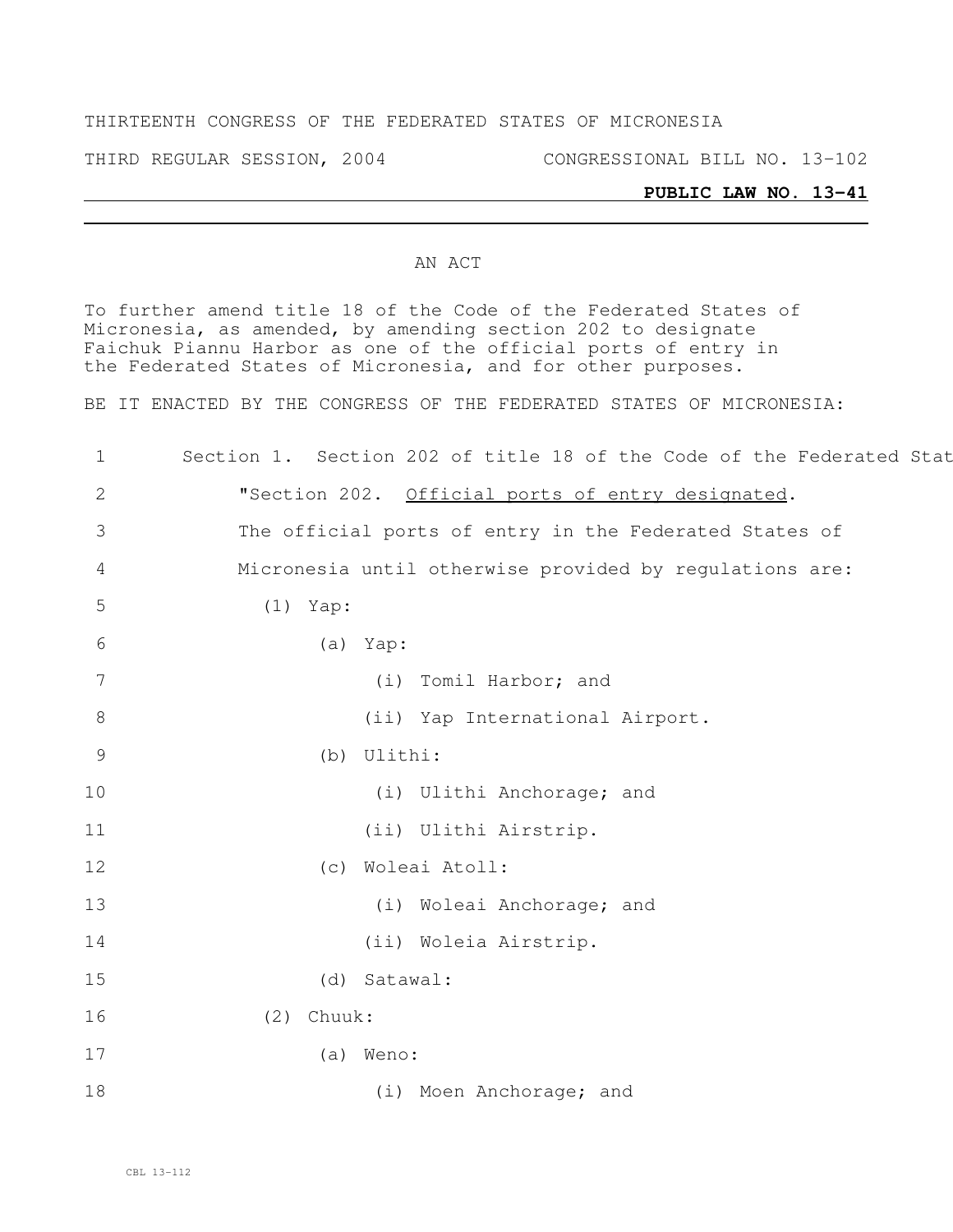# **PUBLIC LAW NO. 13-41**

| $\mathbf 1$    | (ii) Chuuk International Airport.     |
|----------------|---------------------------------------|
| $\mathbf{2}$   | Satowan Atoll:<br>(b)                 |
| 3              | (i) Satowan Anchorage;                |
| $\overline{4}$ | (ii) Satowan Airstrip; and            |
| 5              | (iii) Ta Airstrip.                    |
| 6              | (c) Faichuk Piannu Harbor:            |
| 7              | (i) Polle Anchorage Area;             |
| $8\,$          | (ii) Tolensom Anchorage.              |
| 9              | (3)<br>Pohnpei:                       |
| 10             | Mesenieng Harbor;<br>(a)              |
| 11             | Pohnpei International Airport;<br>(b) |
| 12             | (C)<br>Kapingamarangi Anchorage;      |
| 13             | Kapingamarangi Airstrip;<br>(d)       |
| 14             | Temwen Harbor; and<br>(e)             |
| 15             | Sapwuahfik Airstrip.<br>(f)           |
| 16             | Kosrae:<br>(4)                        |
| 17             | (a) Lelu Harbor;                      |
| 18             | (b) Okat Harbor; and                  |
| 19             | (c) Kosrae International Airport."    |
| 20             |                                       |
| 21             |                                       |
| 22             |                                       |
| 23             |                                       |
| 24             |                                       |